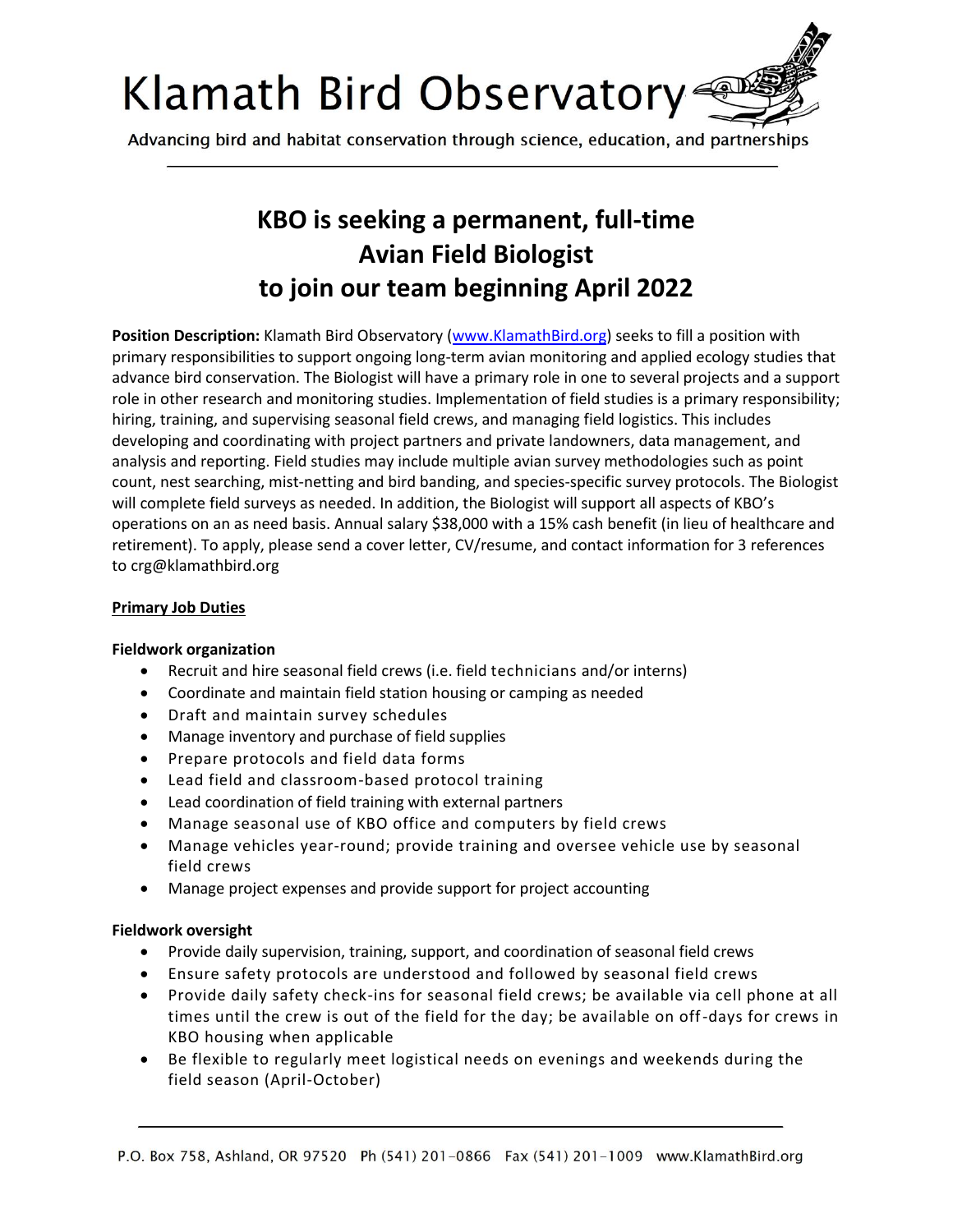

- Perform field work as needed; flexibility to camp or work at remote field stations for short durations
- Review completed field data forms regularly throughout the field season for mistakes and communicate with crew in a timely manner about data quality issues
- Maintain an up-to-date checklist of fieldwork completed, cross-referenced with data that has been turned in from seasonal field crews
- Scan completed field forms in a timely manner throughout the field season
- Ensure all scheduled field work is completed; communicate obstacles to supervisor immediately
- Coordinate and supervise data entry; complete data entry as needed

# **Additional programmatic work**

- Coordinate with colleagues to keep project logistics up to date
- Perform QA/QC data queries and editing
- Write end-of-season summary reports and other project reports
- Assist in the development of study design; manage geospatial data and prepare field maps for new projects as directed
- Be adaptable to handle last minute assignments and organizational needs
- Contribute project specific goals and objectives to annual planning
- Support reporting and manuscripts through data preparation, analysis, and writing
- Present research findings at scientific conferences
- Participate in local and regional professional networks as needed
- Participate in community outreach activities and develop project-specific content for blogs, website, and social media
- Market science projects to partners and community
- Contribute to internal diversity, equity, and inclusion efforts
- Support project development and grant-writing as directed
- Support all aspects of KBO's operations on an as need basis

# **Minimum Qualifications**

- Combination of education and experience equivalent to a Bachelor's degree in the Natural Sciences and a minimum of two years of field experience and one year of project management
- Experience in field studies, preferably with avian monitoring techniques, and willingness to work as a team member for a growing non-profit organization
- Good physical condition with ability and positive attitude to work in rough terrain, in inclement weather, in areas with poison oak, ticks, biting/stinging insects, rattlesnakes, black bears, and cougars
- Willingness to travel and work remotely on a regular basis
- Must provide and maintain reliable transportation, a valid driver's license, and meet minimum driving record and insurance requirements
- Effective until further notice, KBO will require that all Employees and Student Interns be fully vaccinated for COVID‐19, and be able to provide proof of vaccination status